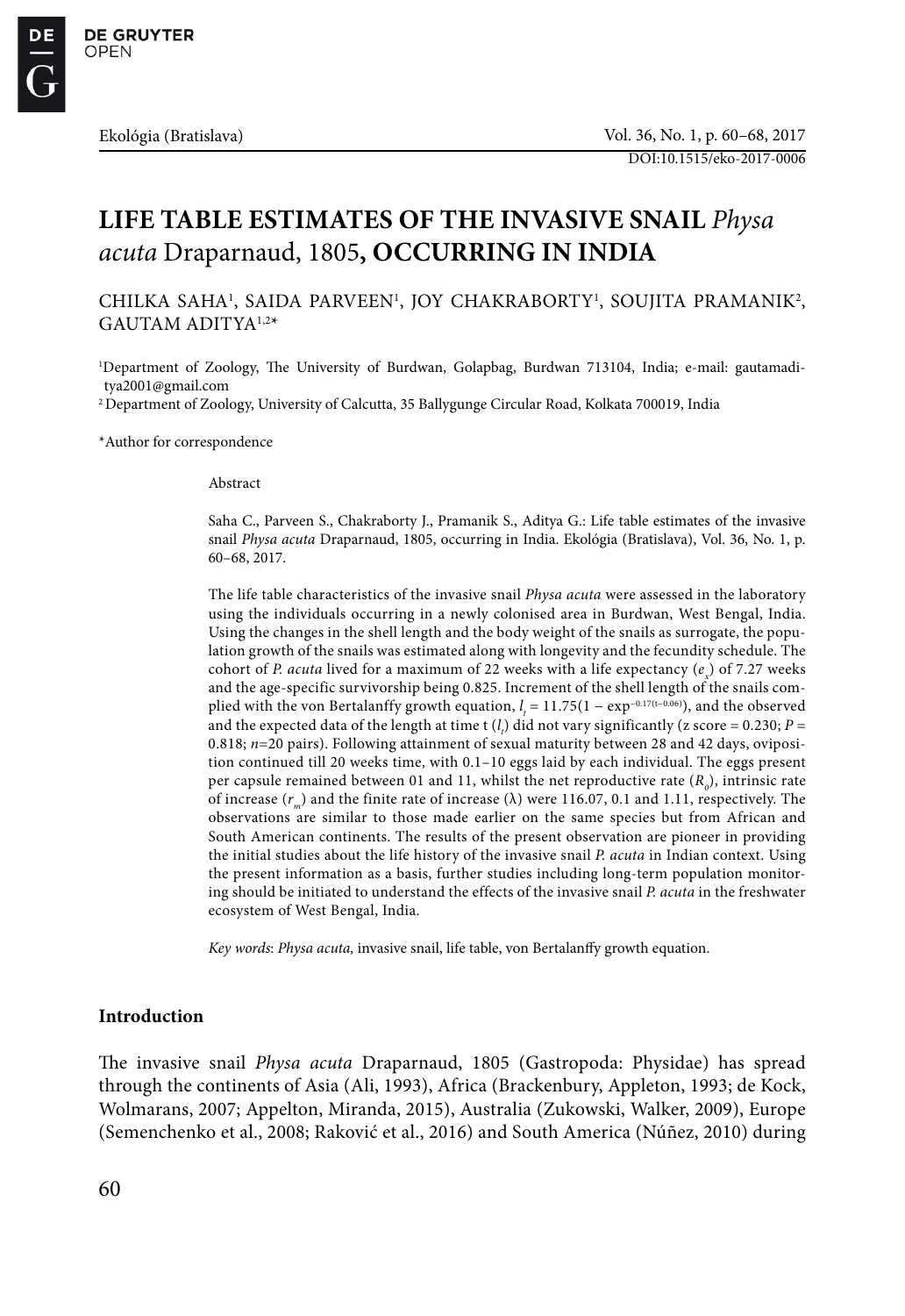the past few decades. In India, following the reports on the occurrence of *P. acuta* (Raut et al., 1995), little effort has been made to document the demography, life history and ecology, which are essential indicators to monitor the colonisation pattern in the native ecosystem(Aditya, Raut, 2002a,b,c; Devi et al., 2006, 2008). Studies on the population ecology of invasive snails are required to predict the effects of invasion on the native ecosystems as observed for the golden apple snails *Pomacea* in different regions of India (Aditya, Raut, 2001a,b, 2005), Philippines (de Brito, Joshi, 2016) and the United States (Lach, Cowie, 1999). Demographic features and reproductive biology of the invasive species are useful parameters to estimate and predict the possible range expansion and subsequent effects on the native ecosystem (Keller et al., 2007; Gherardi, 2007). This has been the basis for the assessment of the life history of invasive freshwater snails including *P. acuta.* Empirical studies on the growth and the reproduction of the snail in South Africa (Brackenbury, Appleton, 1993) and Argentina (Núñez, 2010, 2011) have been useful in comparative assessment of the population demography of the invasive snails in the respective geographical area. In Indian context, information on the life history features and the fecundity of *P. acuta* are yet to be deciphered. Therefore, evaluation of the growth and fecundity of the snail *P. acuta* was carried out to supplement the necessary information required to predict the possible pattern of colonisation and establishment in the invaded ecosystems. Demographic aspects of invasive species provide crucial information on the life history strategies and adaptations that facilitate the range expansion and occupation of newer habitats in the invaded regions (de Kock, Wolmarans, 2007; Semenchenko et al., 2008; Guo et al., 2009; Ng et al., 2015). Evaluation of the fecundity and population of invasive aquatic molluscs facilitates assessment of the risks associated with invasion (Keller et al., 2007). The studies on the demography of the invasive snails such as *Melanoides tuberculata* (Elkarmi, Ismail, 2007) and *Bellamya chinensis* (Stephen et al., 2013) substantiate this proposition. Information on the population biology of the invasive snails has been helpful for predicting the possibilities of range expansion as well as the effects on the native biota (Gotoh, Kawata, 2000). Thus the results of the present study will be useful in understanding the life history strategy of the invasive snail *Physa acuta* in Indian context as well as make a comparison with the pattern of life cycle observed in different invaded ecosystems.

Until now, few studies have documented the presence of the snails in discrete parts of India. Whilst laboratory studies have been restricted to the identification of the predators against the invasive snails, the population biology including the reproduction and further invasion in the Indian freshwater wetlands are yet to be characterised. Aquatic insects such as the water bugs (e.g., *Diplonychus rusticus*) (Aditya, Raut, 2002b,c) and the malacophagous leech (e.g., *Glossiphonia weberi*) (Aditya, Raut, 2002a) have been demonstrated as the predators of the invasive *Physa acuta*, which may be one of the reasons for their restricted distribution in the sewage drain and associated puddles in Indian region. Even with the assumption of the predators being a factor in reducing the possible colonisation and establishment of the snail in the native freshwater bodies, the assessment of the population growth and fecundity is required to predict the possible mode of population expansion in Indian context. In accordance with the propositions stated above, this compilation is an effort to summarise the observations of the present study on *P. acuta* in the context of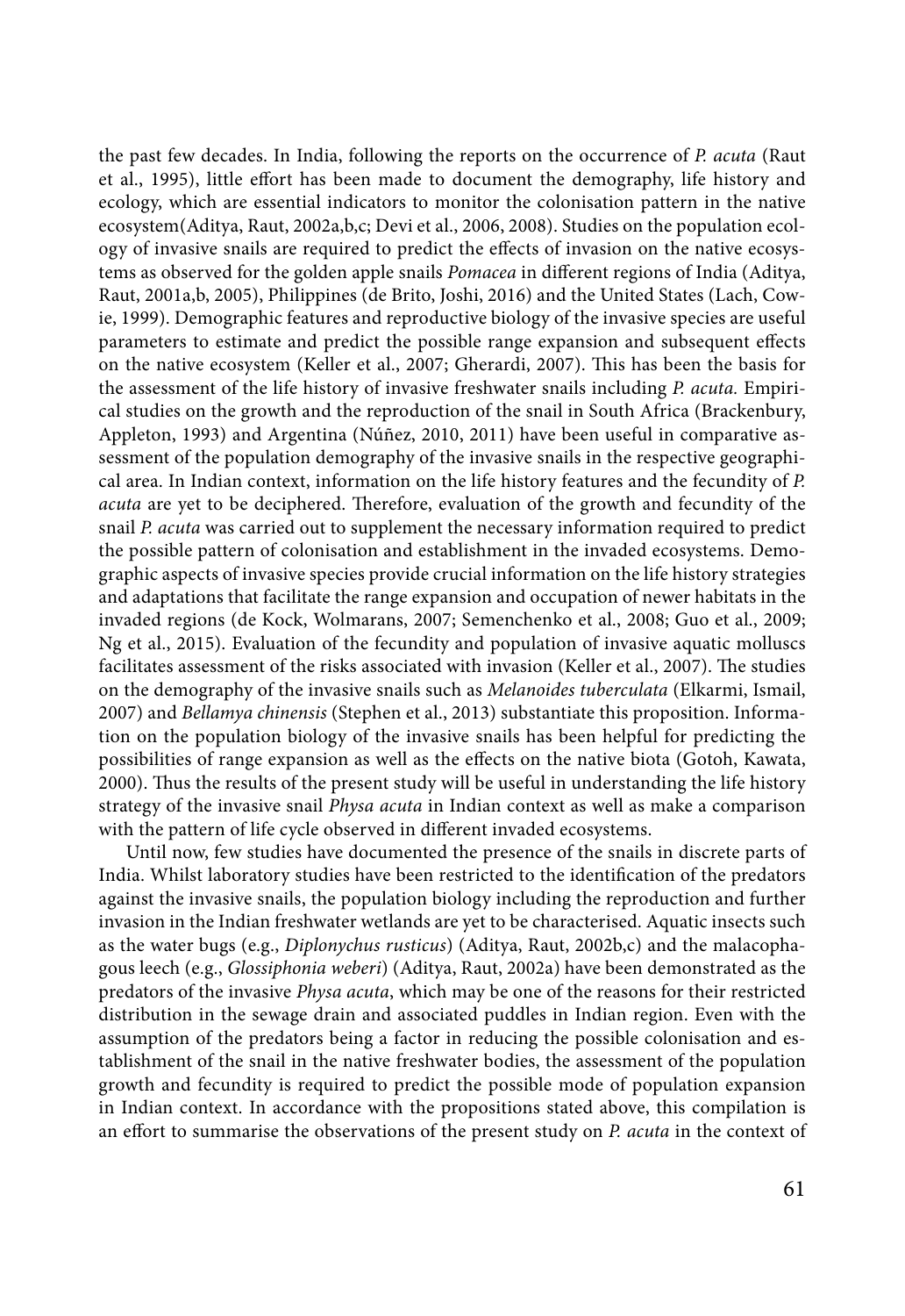earlier studies made in other geographical areas. The results are expected to highlight the generalised life history strategy of *P. acuta* as an invasive species and enable predicting the prospective effects in the freshwater ecosystems of the invaded areas.

# **Material and methods**

#### *Collection and maintenance of P. acuta*

The snail *P. acuta* was collected from the sewage drain and associated puddles adjacent to the Golapbag campus of The University of Burdwan, Burdwan, India, following the survey of the area during 2014. The collected individuals of *P. acuta*  were brought to the laboratory and segregated into larger (>9 mm), medium (7−9 mm) and smaller (5−7 mm) size classes for rearing. The snails of each size classes were reared in mesocosms (glass aquarium, 32×36×38 cm, filled with 25 L of tap water, pH 7.4–7.9) separately with a density of 10 snails/L with lettuce and degrading plant parts being provided as food. Few leaves of the alligator weed (*Alternanthera philoxeroides*) leaves were placed as additional refuge for oviposition. At the end of every 24-h period, the mesocosms were surveyed for the eggs oviposited and scraped intact and placed in small plastic container filled with tap water for hatching and initiating the experiments. The egg capsules were deposited on the wall of aquaria and in few instances on the leaves. Each egg capsule contained 1−20 eggs and the hatchability remained between 70 and 90%. Using the 0-day-old hatched juveniles, artificial cohorts consisting of individuals originating from different capsules were built. Thus the  $F_1$  generation individuals were considered for the assessment of the life history features of the snail *Physa acuta.* The life history features of *P. acuta* were assessed using the eggs oviposited by the field collected snails of heterogeneous size group maintained in the laboratory conditions. The 0-day-old individuals hatching from the eggs were allowed to grow in plastic containers (500 mL capacity) supplied with decomposing lettuce. Fifteen individual were considered in each microcosm, and three different replicates were used for the assessment of the growth survivorship and the fecundity of the snails. At the end of each week, the shell length, shell breadth and the body weight were used as surrogate to track the growth of the snails under laboratory conditions. The day of first egg deposition was considered as the age at first reproduction that marked the initiation of the reproductive period of the group. Thus the experiment was carried out using cohorts, each cohort consisting of 15 individuals, and the survivorship was recorded for each cohort each day. The death of the last individual marked the end of the generation of the cohort. To evaluate the longevity, growth and fecundity of the snails, the cohorts of 15 individuals (0-day-old) were reared in 250-mL plastic containers containing 200 mL of aged tap water. Decomposing leaves of lettuce was added into the rearing container as food for the snail individuals. The water of the containers and the unconsumed food were changed for every 24 h for the whole experimental period. The number of individuals living was noted and recorded each day to estimate the survivors. At the end of every week, the shell length (SL in millimetres) and the body weight (BW in milligrams) of the snails were noted to monitor the growth. The shell of individual snails was measured using either an ocular micrometer (for the first two weeks) or a divider and scale to the nearest 0.1 mm, and the body weight was measured to the nearest 0.1 mg in a pan balance (Citizen, India). Following the date of attainment of sexual maturity (the day when first egg capsule was noted), the number of eggs oviposited was noted and recorded. Three replicates were considered for the experiments in compliance with the norms of replication, selecting randomly the individuals hatching from the eggs oviposited by different individuals.

#### *Data analysis*

The data on the survivorship was applied to generalised life table parameters (Krebs, 1999), and the age-specific survivorship ( $l_x$ ) and life expectancy at age x ( $e_x$ ) were calculated, whilst the growth of the snails was assessed through the changes in the shell length. The data on the shell length (SL, in mm) was portrayed as a function of time and subsequently judged for the compliance (Núñez, 2010) with the von Bertalanffy growth equation  $l_t = l_\infty (1 - (e^{-k(t-t_0)}),$ where *l<sub>t</sub>* is the shell length of the snails at time t and *l*<sub>∞</sub> and *k* are the von Bertalanffy growth parameters. Assuming that the relation between  $l_{t+1}$  and  $l_t$  will yield a straight line equation (y = a + bx), with the slope (b) being  $e(-k)$  and the intercept (a) being *l <sup>∞</sup>*= [1- *e*(*−k*)] = *l∞* (1*−* b), thereby enabling determination of *l <sup>∞</sup>*and *k,* the parameters of the von Bertalanffy growth parameters. The time t is set as the instantaneous time (in weeks in the present study) whilst *t*<sub>0</sub> is obtained as *t*<sub>0</sub> = *t*+ (1/*k*)ln((*l*<sub>∞</sub>−*l*,)/(*l*<sub>∞</sub>)). Extending the relation between length and the weight as a power law, the growth equation for the body weight (BW = a.SL.<sup>b</sup>) is used as  $BW_t = BW_\infty (1 - (e^{-k(t-t_0)}))$ <sup>b</sup>, where  $BW_\infty = a.I_\infty$ . Data of the 250 snails collected from the same habitats were used to construct the equation  $BW = a.S.L$ <sup>b</sup>, and the value of b and a was substituted to the equation. Instead of the laboratory population, the population of the snails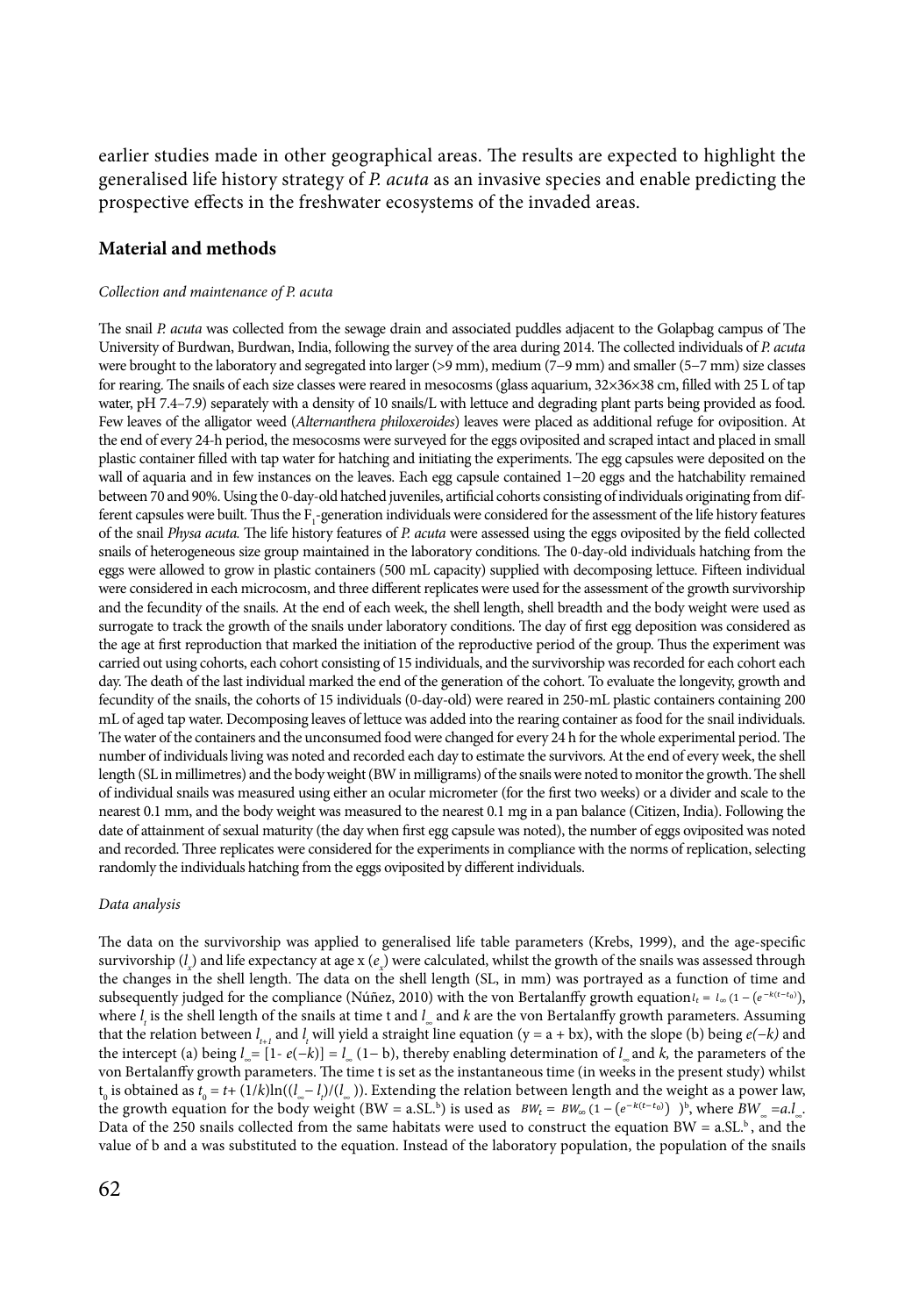from the field was considered to avoid any bias arising out of the laboratory culture. The data on the expected and observed values of shell length and body weight were compared using the z- test to judge the fit of the growth data with the von Bertalanffy growth equation. The fecundity schedule was estimated using the following formula (Krebs, 1999) with modifications owing to the hermaphroditic nature of the snails. The  $m_x$  value was considered without any variations in the sex ratio because of the evidence of self-fertilisation in the species. Although not considered in the present instance, few individuals of the snails when cultured in isolation produced viable eggs that provide the evidence of self-fertilisation. However, the evidence of self-fertilisation is evident in case of hermaphrodite snails prompted to consider the analysis of the fecundity schedule in two ways, considering self-fertilisation and crossfertilisation as two possible modes of reproduction.

Gross reproductive rate (GRR) is the number of eggs produced by the survivors and calculated as

$$
GRR = \sum_{x=0}^{y} m_x .
$$

Net reproductive rate (R<sub>0</sub>) is the number of females produced per female during its life and calculated as

$$
R_0 = \sum_{x=28}^{126} l_x \, . \, m_x \, ,
$$

where  $m_{_X}$  is the number of females produced per female of age x (days) (since *P. acuta* is hermaphrodite,  $m_{_X}$  was considered equal to all the eggs oviposited at age *x*, without division as male and female). The cohort generation time,  $T_c$  was calculated as  $T_c = \sum x \, l_x \, m_x / R_0$  and the intrinsic rate of population increase  $(r_m)$  was obtained as  $r = \frac{\sum l_x m_x \log_e \sum l_x m_x}{\sum x \ln_e m_x}$ .  $\sum x l_x m_x$ 

Thus an age-specific life table was constructed in lieu of stage-specific life table because only adult stages were considered. Whilst stage-specific life table is a better predictor of life history features, the age-specific life table is more suitable for field studies. The data of the experiments were subjected to statistical analysis (Zar, 1999) using *XL*STAT software (Addinsoft, 2010). Selection of the statistical tests was made following Krebs (1999) and Zar (1999).

## **Results**

The individuals of the cohort showed varying degree of longevity with a maximum period of survival being 133 days. The survivorship pattern and the life expectancy of the *P. acuta*  are shown in Fig. 1. The age-specific survivorship (s) was 0.825 (calculated by the slope of the regression line  $ln(l_x)$  on *x*; Fig 3b), whilst the mean life expectancy was  $4.21 \pm 0.33$ weeks. In all the cohorts, the longevity of the snails remained between 4 and 133 days post hatching with the age at first reproduction (day of first oviposition) ranging between 28 and 42 days. At the time of reproductive maturity, the snails were on an average 6 mm in shell length and 23.5 mg in body weight. The growth of the



Fig. 1. (a) The survivorship and life expectancy and (b) the agespecific survivorship of the snail *P. acuta* reared under laboratory condition, initial collection of the snails was made from the newly colonised habitat in Burdwan, West Bengal, India.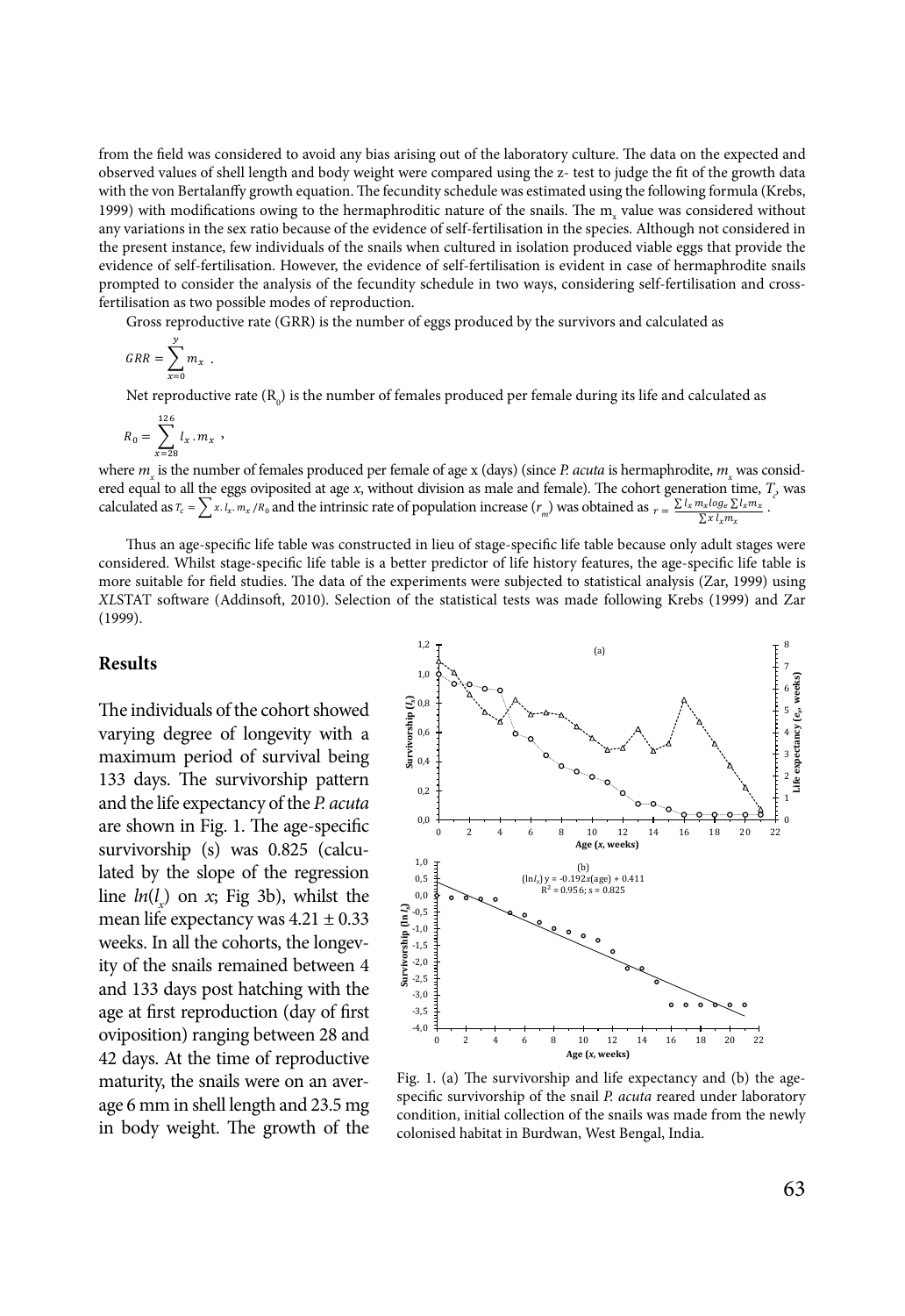

Fig. 2. The growth of the snail *P. acuta* in terms of (a) shell length and (b) body weight measured weekly. Filled circles represent values in specific week, the dashed line represent the expected values following the von Bertalanffy growth equation. Weekly changes in length and weight are represented through the bars. The respective regression equations of the growth increment as a function of time are shown in the figures for the shell length ( $l<sub>t</sub>$  = 11.75(1 −exp<sup>−0.17(t−0.06)</sup>)) and for the the *tigation* for the other religion  $(r_t^{(1)} - 1.176)(1.06)$ <br>
body weight  $(W_t = 59.91*(1 - exp^{-0.08(t - 0.67)})^{\text{A}})$ .



Fig. 3. The number of eggs and the eggs per individual of *P. acuta* collected from newly colonised habitats in Burdwan, West Bengal, India.

snails shown through the changes in shell length over the time period (Fig. 2) complied with the von Bertalanffy growth equation significantly reflected through high correlation values in the differences in the shell length and the observed shell length (*r* = −0.808; *df* = 19) over the time period. Changes in the shell length, however, were a decreasing function of time period, following a power regression equation (Fig. 2). Comparison of the observed and expected *l t* values did not show significant differences indicating fit of the growth curve with the von Bertalanffy equation (difference = 0.236; observed z score= 0.230; *P* = 0.818;  $n = 20$  paired data). Changes in the biomass and the observed biomass were significantly negatively correlated ( $r = -0.875$ ;  $df =$ 19), and similar to the shell length, the body weight was a decreasing function of time period (Fig. 2). In the subsequent weeks, the increase in body weight of the snails complied with the von Bertalanffy growth equation with the expected and the observed biomass did not differ significantly(difference = 0.376; observed z score= 0.083; *P* = 0.934) (Fig. 2).

The number of egg capsules oviposited during the reproductive period varied amongst the weeks, with the number of eggs per capsule ranging between 1 and 11. The total number of eggs oviposited in a week varied between 1 and 89, with a peak during the middle of the repro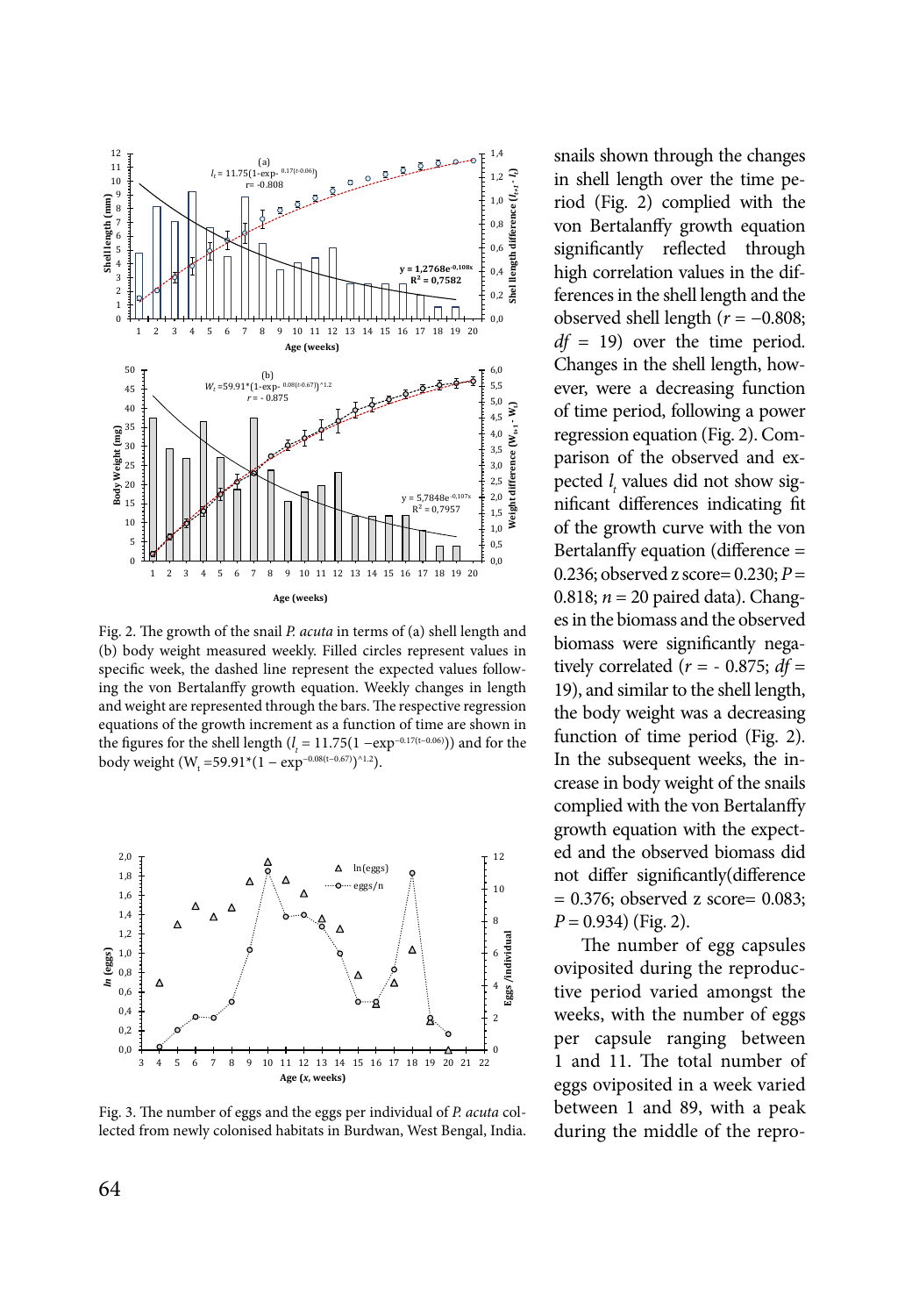ductive period. In correspondence to the survivors, the eggs per capsules varied during the reproductive period between 1 and 11.13 (Fig. 3). Assuming the hermaphroditic nature and self-fertilisation by *P. acuta*, the net reproductive rate was observed to be 116.07 and the cohort generation time to be 46.95. The intrinsic rate of increase  $(r<sub>m</sub>)$  was estimated to be 0.1, whilst the finite rate of increase  $(\lambda)$  was 1.11 (Table 1).

T a b l e 1. The fecundity schedule of the *P. acuta* reared under laboratory condition for the estimation of the generation time and fecundity. The eggs of P-generation population collected from a newly colonised population in Burdwan, West Bengal, India.

| $x$ (age, in weeks) | $\mathbf{l}_{\mathbf{x}}$ | $m_{\rm x}$             | $\lim_{x \to 0}$ | $x l_{y} m_{y}$ |
|---------------------|---------------------------|-------------------------|------------------|-----------------|
| $\overline{4}$      | 0.8                       | 5                       | $\overline{4}$   | 10              |
| 5                   | 0.53                      | 20                      | 10.67            | 213.33          |
| 6                   | 0.5                       | 31                      | 15.5             | 480.5           |
| $\overline{7}$      | $0.4\,$                   | 24                      | 9.6              | 230.4           |
| $\,$ 8 $\,$         | 0.33                      | 30                      | 10               | 300             |
| 9                   | 0.3                       | 56                      | 16.8             | 940.8           |
| $10\,$              | 0.27                      | 89                      | 23.73            | 2,112.27        |
| $11\,$              | 0.23                      | 58                      | 13.53            | 784.93          |
| 12                  | 0.17                      | 42                      | $\overline{7}$   | 294             |
| 13                  | 0.1                       | 23                      | 2.3              | 52.9            |
| 14                  | 0.1                       | $18\,$                  | 1.8              | 32.4            |
| 15                  | 0.07                      | 6                       | 0.4              | 2.4             |
| 16                  | 0.03                      | $\overline{\mathbf{3}}$ | 0.1              | 0.3             |
| 17                  | 0.03                      | 5                       | 0.17             | 0.83            |
| $18\,$              | 0.03                      | 11                      | 0.37             | 4.03            |
| 19                  | 0.03                      | $\overline{2}$          | $0.07\,$         | 0.13            |
| 20                  | 0.03                      | $\mathbf{1}$            | 0.03             | 0.03            |
|                     |                           | $R_{_o}\,$              | 116.07           | 5,449.3         |
|                     |                           | $T_{\!_{c}}$            | 46.95            |                 |
|                     |                           | $r_{m}$                 | 0.10             |                 |
|                     |                           | $\lambda$               | 1.11             |                 |

# **Discussion**

The life history features particularly the aspects of fecundity are crucial in successful colonisation and establishment of invasive freshwater snails. Reproduction and growth of the early colonisers determine the pace of establishment of the freshwater snails in the newer habitats (Keller et al., 2007; Gherardi, 2007; Nentwig, 2008). Although invasion of the freshwater snails is facilitated by diverse mechanism, establishment and habitat expansion at the local and regional scales are dependent on the growth and reproductive ability of the concerned species. Theoretical explanations for the risk associated with the invasion of the freshwater species identified growth and fecundity as major factors for colonisation, establishment and range expansion in the newer geographical regions. Empirical studies on the invasion biol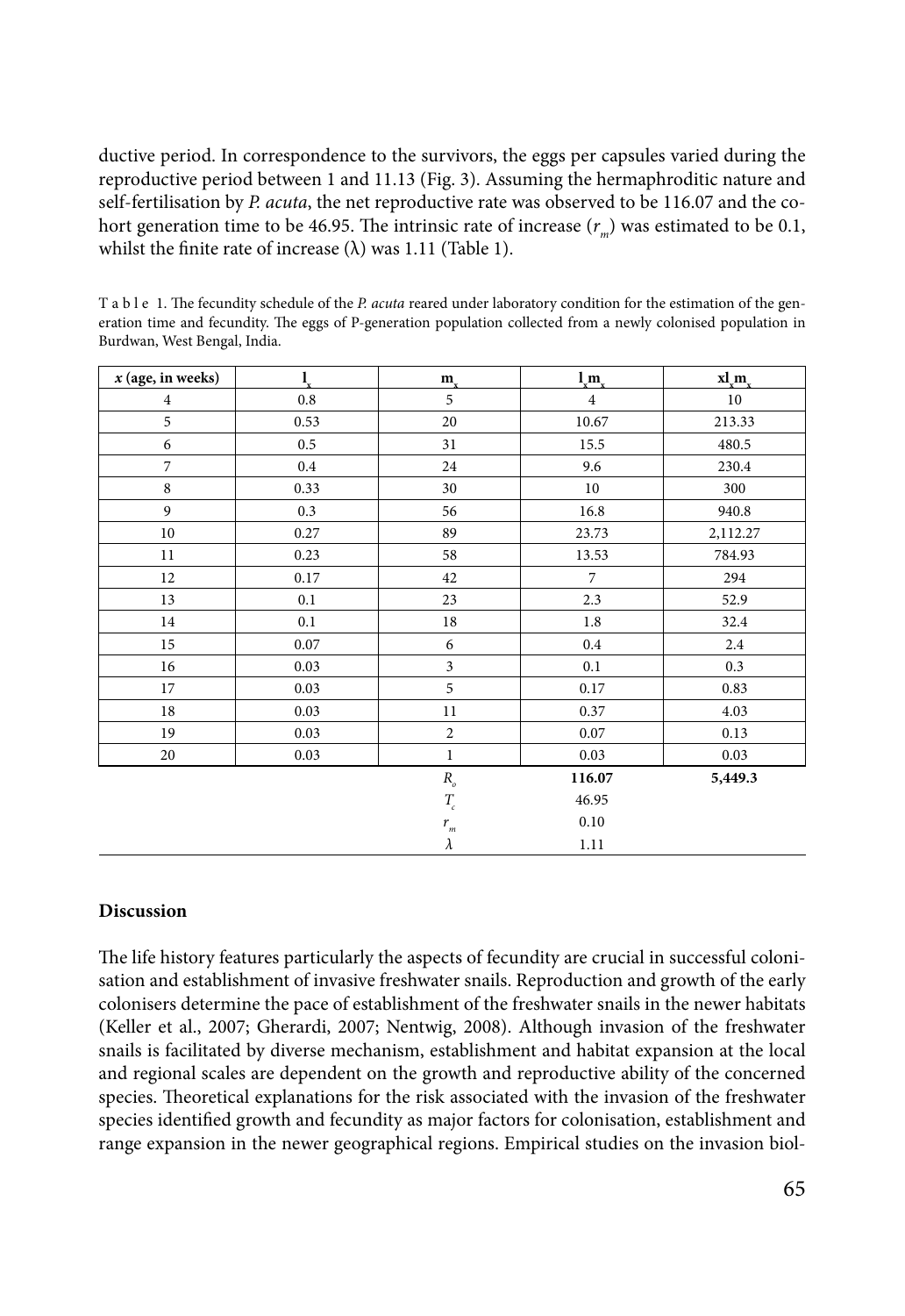ogy of the freshwater snails *Melanoides tuberculata* (Elkarmi, Ismail, 2007); *Bellamya chinensis* (Stephen et al., 2013), *Physa acuta* (de Kock, Wolmarans, 2007; Semenchenko et al., 2008; Guo et al., 2009; Ng et al., 2015), *Pomacea canaliculata* (de Brito, Joshi, 2016) and *P. insularum* (Conner et al., 2008) suggest that growth and reproduction are crucial indicators for colonisation and establishment in the invaded habitats. As a consequence, evaluation of the growth and reproductive features of the invasive species has been carried out to predict the prospective habitat expansion in the concerned regions. The impact of the invasive snails on the native biota and ecosystem functions is also linked with the growth and reproductive performances in the invaded habitats. Assessment of the growth and reproduction through the life table studies is, therefore, significant for invasive freshwater snails such as *Physa acuta.*

Although the shell length and body weight increments were higher for *P. acuta* observed in the present instance, the pattern of growth remained similar to those occurring in Argentina (Núñez, 2010, 2011). In comparison to the survival till 88 weeks with a maximum shell length of 9.08mm observed in Argentina, the *P. acuta* in the present study survived for 22 weeks but attended a shell length of 11.5 mm (and body weight of 47.08 mg). Amongst the many possible reasons, the faster growth of *P. acuta* can be attributed to the temperature condition, which was more than 27 ˚C, in contrast to 24 ˚C for the conditions in Argentina (Núñez, 2011). The growth and survivorship of *P. acuta* in the present instance are more similar to the observations made on the populations of South Africa (Brackenberry, Appleton, 1993) reared at a constant temperature of 25 ˚C. The temperature-dependent variation observed in the South African population of *P. acuta* is similar to those observed in the two indigenous snails *Lymnaea luteola* and *Indoplanorbis exustus* (Aziz, Raut, 1996). Under laboratory culture, the snails *Lymnaea luteola*(1.23 mm and 18.63 mg of shell length and body weight) and *Indoplanorbis exustus* (0.78 mm in shell diameter and 31.2 mg body weight) exhibited higher increment (per week) than *Physa acuta* (0.52 mm shell length and 2.38 mg body weight), under similar temperature conditions. In comparison with *Lymnaea luteola* (37 days) and *Indoplanorbis exustus* (69 days), *Physa acuta* attained sexual maturity between 28 and 32 days. In contrast to the eggs produced by an individual *Lymnaea luteola*  (0.25–443.67) and *Indoplanorbis exustus* (7.55−17.5), *Physa acuta* produced comparatively low number (0.2–11.2 eggs/individual) for a greater time period of 22 weeks (*Lymnaea luteola*, 16weeks; *Indoplanorbis exustus*,17weeks) (Raut, Misra, 1993; Misra,Raut, 1993).The intrinsic rate of increase, the finite rate of increase and the generation time of the *Physa acuta*  observed in the present instance corroborate with the observations made in the South Africa population (Brackenberry, Appleton, 1993) when the temperature regime of the culture is considered to be 25 ˚C.

Invasion of the freshwater habitats by the snail *P. acuta* may elicit competition with the indigenous snails such as *Lymnaea luteola, Indoplanorbis exustus* and *Gyraulus convexiusculus*  in the concerned geographical region, because the resource requirements and the life history attributes are considerably similar. However, the freshwater habitats in Burdwan, West Bengal, and similar regions in India, the natural enemies of the snails are quite common. Earlier studies suggest that the malacophagous leech *Glossiphonia weberi* (Aditya, Raut, 2002a) and the water bug *Diplonychus (=Sphaerodema) rusticus* (Aditya, Raut, 2002b,c) are the potential predators of *Physa acuta*. The vulnerability of the snail *P. acuta* remained no different from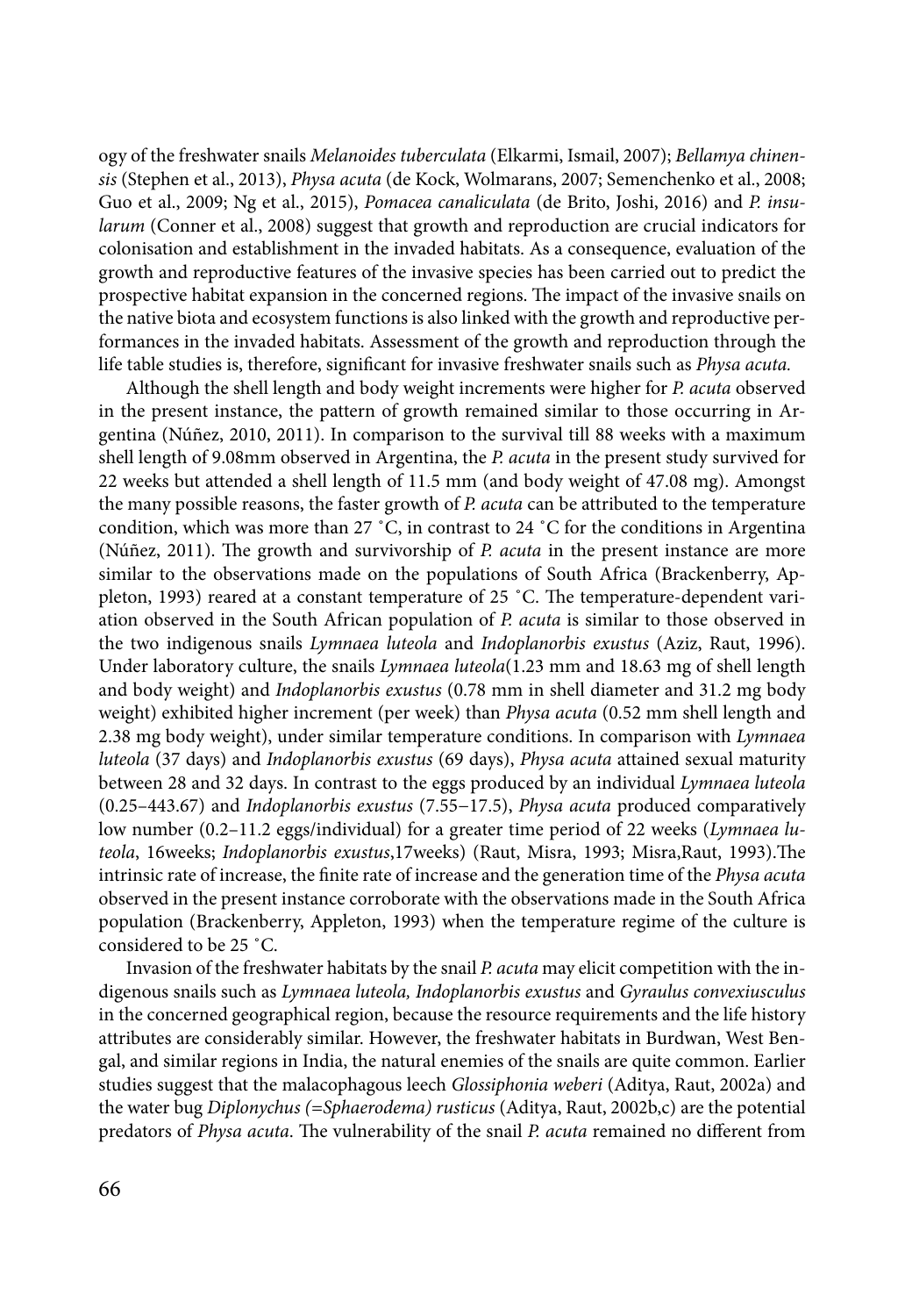the indigenous snail *Lymnaea luteola,* when both the snail species were exposed to the water bugs under laboratory conditions (Aditya, Raut, 2002c). Therefore, colonisation and establishment of the invasive snail *Physa acuta* in the freshwater habitats of West Bengal, India, would require evasion strategies against the natural enemies. The freshwater habitats in the study areas are featured by the presence of ampullariid, viviparid, lymnaeid and planorbid snails, but no physid snails (Banerjee et al., 2010; Kundu et al., 2014). In the sewage drains and associated ditches, the snails *Lymnaea luteola* and *Physa acuta* have been noticed to co-occur, providing evidence of coexistence of indigenous and invasive species in the same habitat. Further studies are required to assess the colonisation prospects of *P. acuta* in other freshwater habitats in the area as well as predict the invasion impact on the indigenous biota. Whilst the present study provides a primary description of the life cycle of the invasive snail, the steps for population intervention using natural enemies should be framed to prevent the invasion of the snail in the natural habitats.

#### *Acknowledgements*

The authors are grateful to the respective Heads Department of Zoology, The University of Burdwan, Burdwan, and University of Calcutta, Kolkata, India, for the facilities provided including DST-FIST. The first author, CS, and the second author, SP, acknowledge the financial assistance through fellowship under *Rajiv Gandhi National Fellowship (UGC) and Maulana Azad National Fellowship (UGC), respectively, in carrying out the work.*

# **References**

Addinsoft SARL (2010). XLSTAT software, version 9.0. Paris: Addinsoft.

- Aditya, G. & Raut S.K. (2001a). Food of the snail, *Pomacea bridgesi* introduced in India. *Curr.Sci.*, 80,919–921.
- Aditya, G. & Raut S.K. (2001b). Predation of water bug *Sphaerodema rusticum* Fabricius on the snail *Pomacea bridgesi* (Reeve), introduced in India. *Curr. Sci.*, 81,1413–1414.
- Aditya, G. & Raut S.K. (2002a). Potential of the leech *Glossiphonia weberi* (Blanchard) in controlling the sewage snails *Physa acuta* Draparnaud. *Curr. Sci.*, 83(11), 1317–1319.
- Aditya, G. & Raut S.K. (2002b). Predation potential of the water bugs *Sphaerodema rusticum* on the sewage snails *Physa acuta*. *Mem. Inst. Oswaldo Cruz*, 97(4), 531–534.
- Aditya, G. & Raut S.K. (2002c). Predation of water bug *Sphaerodema rusticum* on the freshwater snails *Lymnaea (Radix) luteola* and *Physa acuta*. *Veliger*, 45(3), 267–269.
- Aditya, G. & Raut S.K. 2005. Feeding of the leech *Glossiphonia weberi* on the introduced snail *Pomacea bridgesii* in India. *Aquat. Ecol.*, 39, 465-471. DOI:10.1007/s10452-005-9006-2.
- Ali, J.H. (1993). The distribution of *Physa acuta* Draparnaud (Gastropoda: Physidae) in Malaysia and its suitability as test material for insecticide toxicity studies. *J. Med. Appl. Malacol.*, 5, 129–134.
- Appleton, C.C. & Miranda N.A.F. (2015). Two Asian freshwater snails newly introduced into South Africa and an analysis of alien species reported to date. *Afr. Invertebr.,* 56(1), 1–17. urn:lsid:zoobank.org:pub:CC5D9F72- 8B48-46FF-A9FB-E18E9F568396
- Aziz, A. & Raut S. (1996). Thermal effect on the life-cycle parameters of the medically important freshwater snail species *Lymnaea (Radix) luteola* (Lamarck). *Mem. Inst. Oswaldo Cruz*, 91(1), 119–128.
- Banerjee, S., Aditya, G., Saha, N. & Saha G.K. (2010). An assessment of macroinvertebrate assemblages in mosquito larval habitats—space and diversity relationship. *Environ. Monit. Assess.*, 168, 597-611. DOI:10.1007/s10661-[009-1137-9.](http://dx.doi.org/10.1007/s10661-009-1137-9)
- Brackenbury, T.D. & Appleton C.C. (1993). Recolonization of the Umsindusi River, Natal, South Africa, by the invasive gastropod, *Physa acuta* (Basommatophora, Physidae). *J. Med. Appl. Malacol.*, 5, 39–44.
- Conner, S.L., Pomory, C.M. & Darby P.C. (2008). Density effects of native and exotic snails on growth in juvenile apple snails *Pomacea paludosa* (Gastropoda: Ampullariidae): a laboratory experiment. *J. Molluscan Stud.*, 74, 355-362. DOI:10.1093/mollus/eyn024.